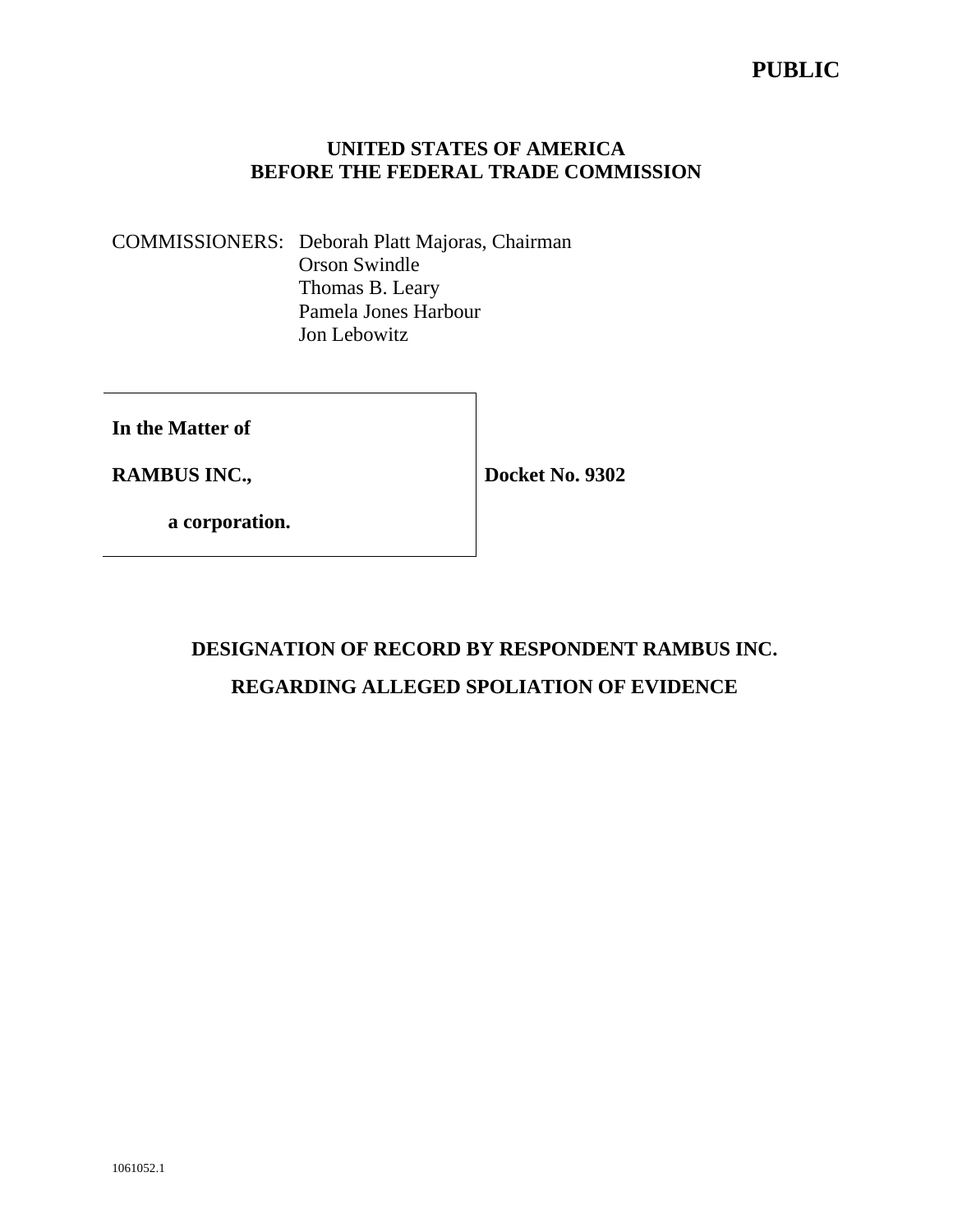#### **I. INTRODUCTION**

In July 2004, Complaint Counsel filed a motion to compel the production by Respondent Rambus Inc. ("Rambus") of certain privileged documents that Rambus had been required to produce in an action pending in federal court. Rambus filed its brief opposing the motion in October 2004.

On December 6, 2004, the Commission entered an order that provided in

part that:

"The Motion To Compel seeks to supplement the record of these proceedings with documents which appear to address only the process by which Rambus developed and implemented its document retention program. . . . These documents do not appear likely to provide the Commission with any information regarding the actual content of the documents destroyed by Rambus."

Order, p. 2.

In an effort to assist it in resolving this question, the Commission ordered Complaint Counsel and Rambus to file "a detailed designation of the portions of the record below which each deems relevant to determining whether Rambus engaged in spoliation of evidence." *Id*., p. 3. Rambus respectfully submits this response to the Commission's request. $<sup>1</sup>$ </sup>

 $\overline{a}$ 

 $<sup>1</sup>$  The following abbreviations are used in this memorandum:</sup>

IDF - Initial Decision, Findings of Fact

IDC - Initial Decision, Conclusions of Law

RPF - Rambus's Proposed Findings of Fact

RRPF - Rambus's Responses to Complaint Counsel's Proposed Findings

CCPF - Complaint Counsel's Proposed Findings of Fact

CCRPF - Complaint Counsel's Responses to Rambus Inc.'s Proposed Findings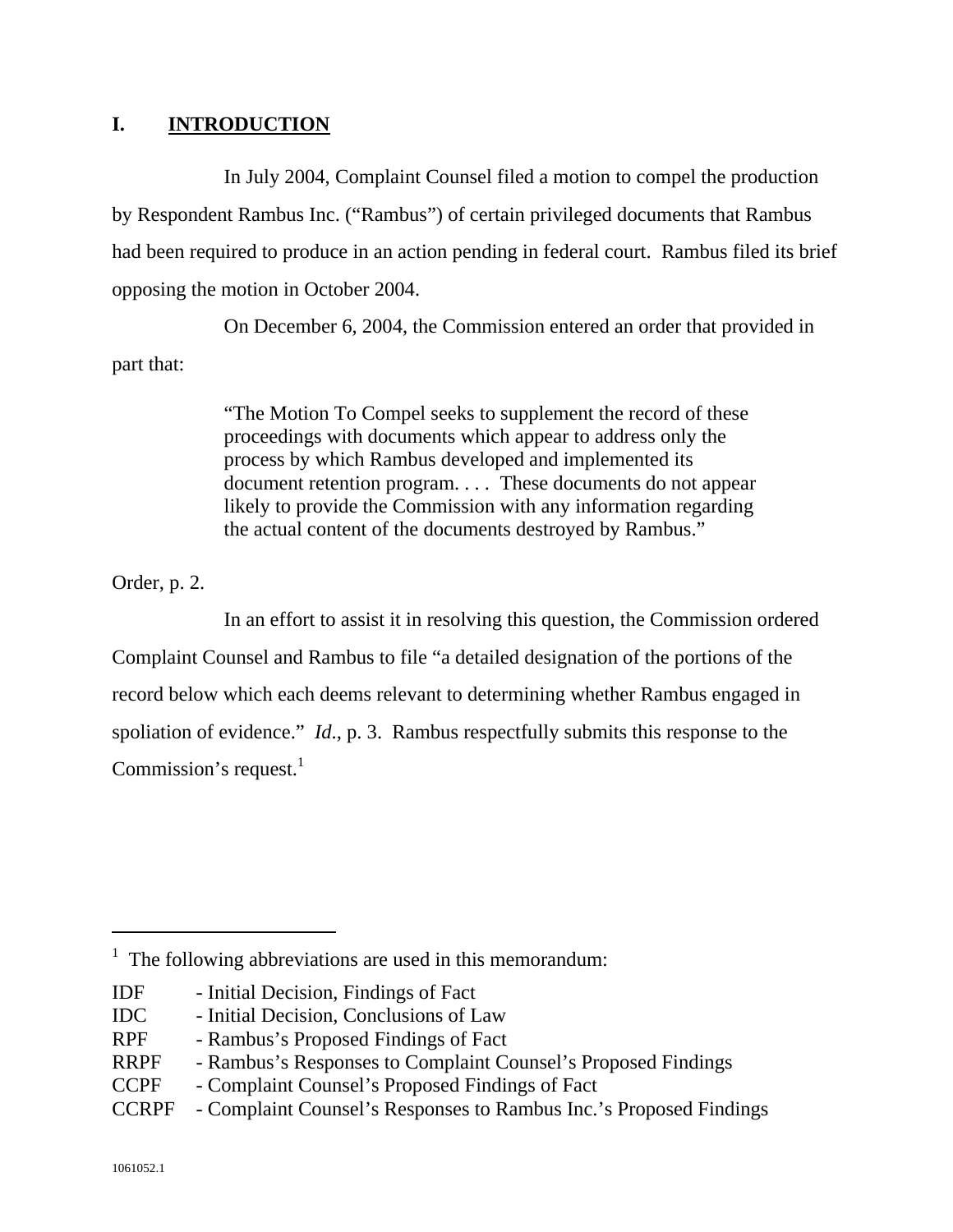#### **II. DISCUSSION**

The record evidence regarding Rambus's alleged spoliation of documents was summarized and interpreted by the parties in their proposed findings of fact and/or in their responses to the other party's proposed findings. *See generally* CCPF 1718-1758 and RRPF 1718-1758. After reviewing the parties' submissions and the cited evidence, Judge McGuire concluded in his Initial Decision that Rambus's adoption and implementation of a document retention program had not prejudiced these proceedings because there was "no indication that any documents, relevant and material to the disposition of the issues in this case, were destroyed." IDC 244. The record evidence that is described below offers substantial support for Judge McGuire's conclusion.

#### **A. The Evidence As To Whether Rambus Adopted And Implemented Its Document Retention Policy For Legitimate Business Purposes.**

Rambus adopted a formal document retention policy in 1998. *See* RX 1220 at 1-2; CX 2114 at 155-6 (Karp Dep.). The policy was drafted by Joel Karp, Rambus's Vice President of Intellectual Property, with the advice and assistance of the Cooley Godward law firm. Mr. Karp used as templates some sample document retention policies that were provided to him by lawyers at Cooley Godward. CX 2102 at 342 (Karp Dep.).

The evidence shows that Rambus's policy contained standard features found in the most common types of document retention policies and required Rambus employees to *retain* many different kinds of documents. For example, employees were specifically instructed to keep: (1) documents containing Rambus's trade secret information; (2) documents demonstrating proof of invention dates; and (3) documents that would aid in refreshing recollection regarding contracts. CX 1264 at 5, 7, 10. Rambus's employees were also told emphatically to "LOOK FOR THINGS TO KEEP" and "LOOK FOR REASONS TO KEEP IT." *Id.* (capitalization in original). As Mr. Karp explained, "the idea was not 'destroying,' the idea was, you know, culling out the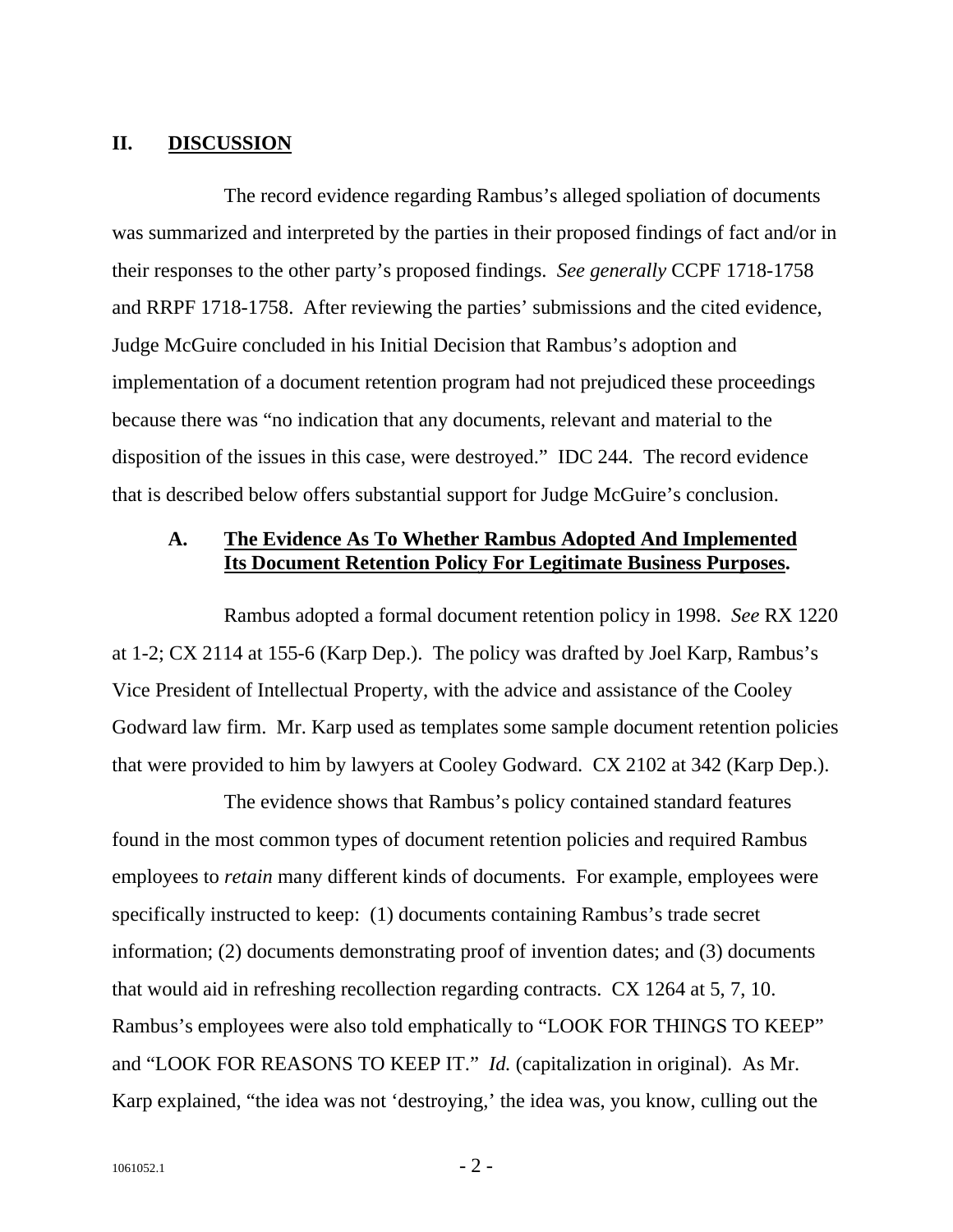things that needed to be kept and then the stuff that did not need to be kept could be thrown away." CX 2102 at 369 (Karp, Dep.).

Complaint Counsel have implied that because Rambus used "shredders" to dispose of unneeded documents, it might be appropriate to infer that Rambus had adopted or implemented its document retention policy for improper purposes. *See, e.g.,* CCPF 1719, *citing* CX 1744A at 92. As Mr. Karp testified, however, Rambus employed shredders for confidentiality reasons:

> "[T]he idea was to put shredders at more convenient locations. Engineers were throwing confidential documents in the trash. I would come in the morning and find people going through my dumpster."

CX 2114 at 124 (Karp, Dep.). *See also id*. at 135 ("[W]e needed shredders so people . . . could get rid of confidential documents in an easy way rather than taking the chance they would end up in the dumpsters.").

There is no evidence in the record that shredders are an inappropriate method of destroying confidential material. Instead, as Rambus pointed out in its proposed findings, government regulations recognize that confidential business information should be disposed of "by a paper shredder, burning, or other approved method." RRPF 1719, *quoting* Department of Agriculture Animal and Plant Inspection Service, Policy Statement on the Protection of Privileged or Confidential Business Information, 50 Fed. Reg. 38561 (Sept. 23, 1985). In short, the fact that Rambus utilized shredders rather than incineration or some other form of disposal does not suggest that Rambus adopted or implemented its document retention policy for improper purposes.

Complaint Counsel have also implied that Rambus's treatment of emails under its document retention policy might support an inference that the policy was utilized to destroy relevant evidence. As originally promulgated, the document retention policy provided for the deletion of emails from Rambus's servers after three months.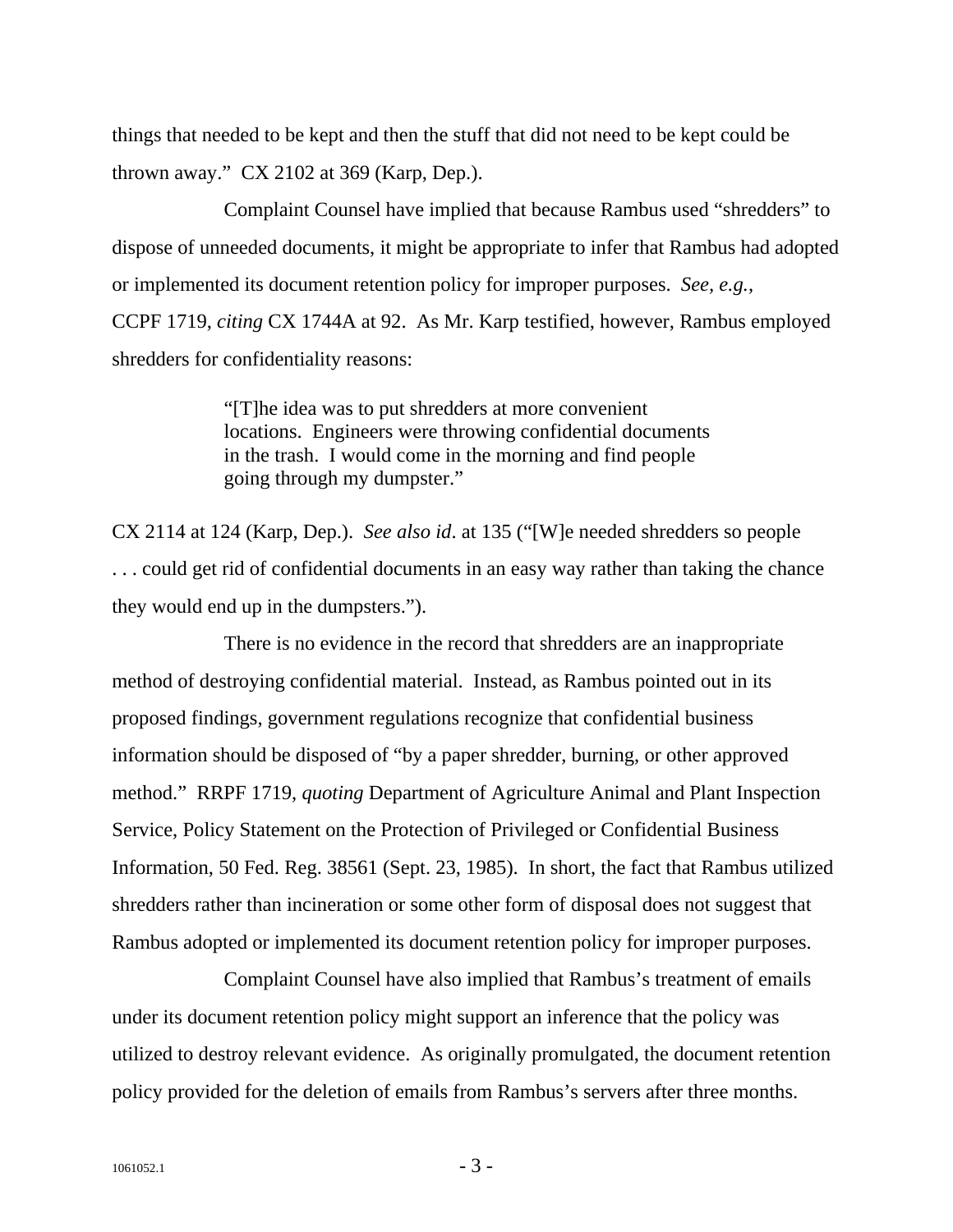CX 1264 at 1; CX 2102 at 343-345 (Karp, Dep.). There is no evidence, however, that such a policy is unusual. Mitsubishi's JEDEC representative testified, for example, that his company "recycled" emails after six months. Chen  $1/16/03$  Depo. Tr. 81-82 (read into record on 7/14/03). Moreover, when the document retention policy was introduced, Rambus employees were told to make sure they took steps to archive important emails. *See* CX 1031 at 1 (email from Joel Karp informing employees "you can no longer depend on the full system backups for archival purposes. Any valuable data, engineering or otherwise, must be archived separately"); CX 2102 at 343-344 (Karp, Dep.) (same).

The evidence in the record does suggest that when it adopted its document retention policy, Rambus was generally concerned about the fact that electronic communications such as emails might have to be searched and produced in response to subpoenas or document requests in any future litigation. CX 1264 at 1. As the policy's author, Mr. Karp, explained, his concern was not the *content* of the emails but their *volume* and the time and expense involved in searching them:

> "Q. Were you getting – in March of 1998, were you getting worried, or more and more worried about e-mail backups, potentially containing discoverable information? A. What I was worried about was that there were literally thousands of back-up tapes that – most of which were not even readable. And I discovered that when I tried to read one.

> And my concern was that if I was ever asked to produce those thousands of back-up tapes, regardless of what they concerned – they did not just contain e-mail, they contained everything – that it would be a task that would be beyond the human endurance to have to try to figure out what was on those things."

CX 2102 at 347-348.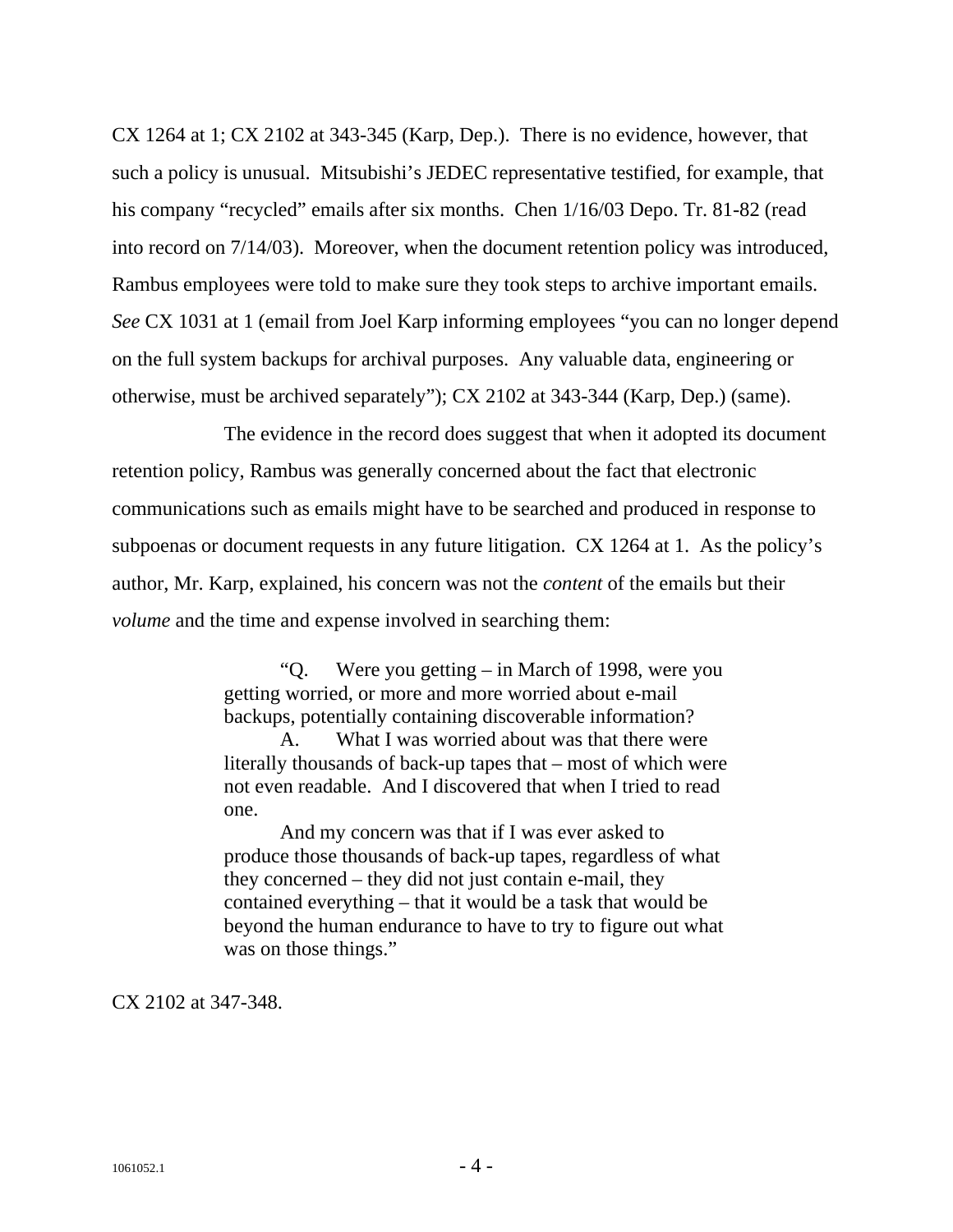In sum, the fact that Rambus's document retention policy, as drafted, provided for the deletion of emails after three months does not suggest that the policy was an inappropriate one.<sup>2</sup>

Complaint Counsel have also argued that Rambus should have suspected that litigation relating to Rambus's participation at JEDEC might result if it ever attempted to license patents covering JEDEC-compliant SDRAM or DDR SDRAM devices. The record shows, however, that Rambus had no such patents until 1999, long after Rambus left JEDEC. IDF 913. In addition, the author of the Rambus document retention policy, Mr. Karp, was a JEDEC representative for Samsung during much of Rambus's tenure as a JEDEC member, and he testified that he "never" thought that there might be a "JEDEC issue" if Rambus were to obtain patents covering JEDEC-compliant devices. CX 2102 at 314 (Karp, Dep.). Mr. Karp testified that "he just couldn't connect Rambus in any way with the issues that surfaced in the TI case or in the Wang case". *Id*. at 315. Mr. Karp also explained that after reviewing the specification in Rambus's '703 patent and the specification in the publicly available European application, it was "clear to [him] from [his] experience" that Rambus would be claiming intellectual property rights to all of the inventions contained in the specification. *Id*. at 321. *See also* IDF 207 (finding by Judge McGuire that a reasonable engineer reviewing the specification in the publicly available European, or "PCT," application would have realized that Rambus

 $\overline{a}$ 

 $2$  Mr. Karp and several other witnesses also testified that Rambus employees were instructed *not* to destroy emails and other documents "if there was any sort of litigation going on." CX 2104 at 805 (Crisp, Dep.). *See also* CX 2109 at 190 (Davidow, Dep.) (testimony by Rambus board member that "when these – all these legal questions began to arise, I was instructed to retain Rambus documents"); CX 2114 at 164 (Karp, Dep.) (testimony by Mr. Karp that "once we filed a lawsuit I believe people were told to freeze everything at that point"); CX 2112 at 292-293 (testimony by Rambus CEO David Mooring that "we got a couple of notices over the last few years saying anywhere from save everything on certain subjects to a request to save everything.")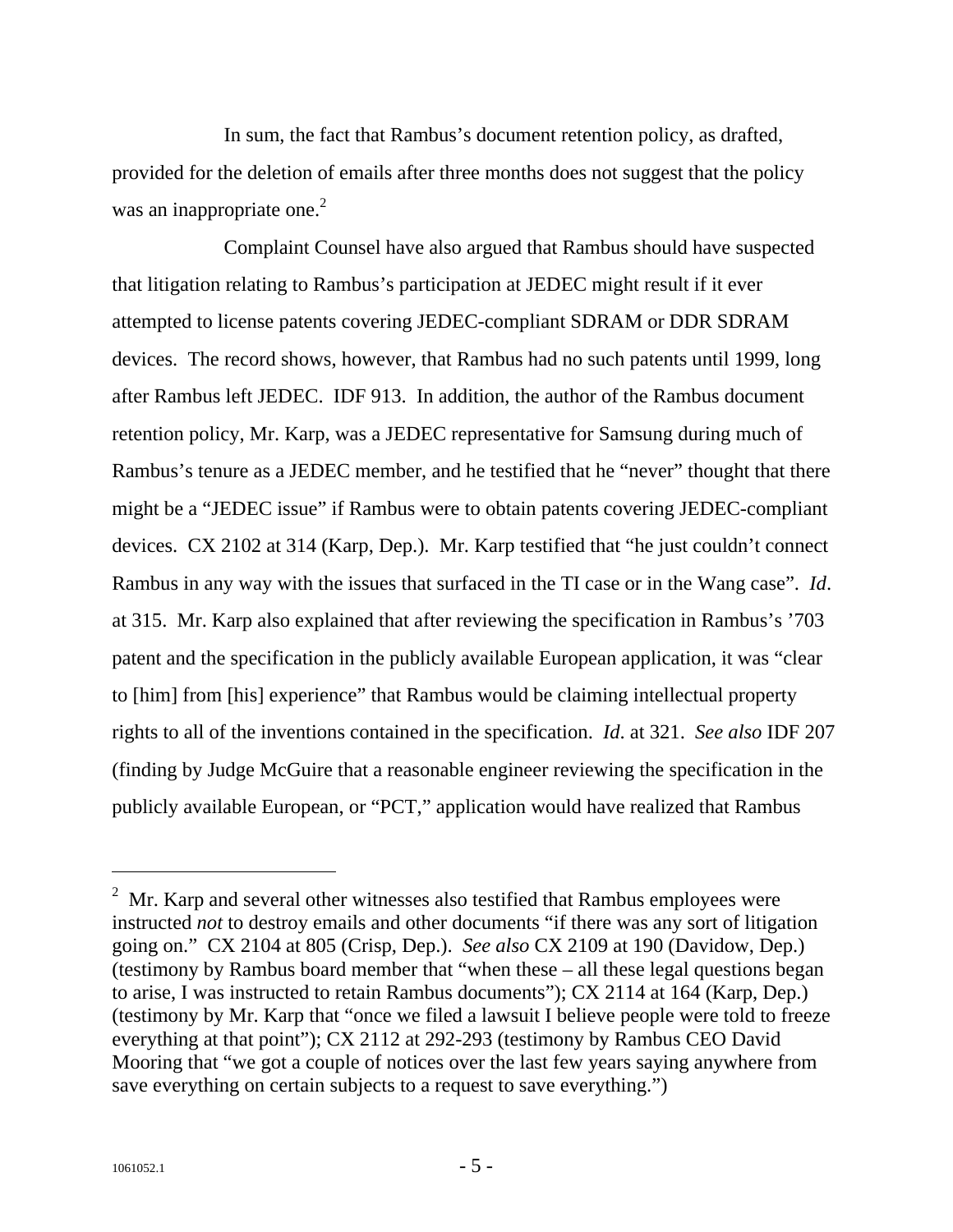might seek claims covering various technologies). There is thus no reason to suspect that Rambus adopted or implemented its document retention policy in anticipation of JEDECrelated litigation.

#### **B. The Evidence As To Whether Documents Material To This Litigation Were Destroyed By Rambus.**

The record shows that Rambus disposed of a large volume of documents after adopting its document retention policy in 1998. CCPF 1740. The record also shows, however, that a large volume of documents was retained and that the documents retained included those that were pertinent to this litigation. RRPF 1728-29, 1737-38, 1742-47. For example, Rambus JEDEC representative Richard Crisp testified that he took affirmative steps to, and did, archive and preserve his JEDEC-related emails, sheparding them through several changes to Rambus computer equipment. Crisp, Tr. 3571-76, 3588-96. Mr. Crisp also testified that after litigation commenced, he located his JEDEC-related emails in his home computer and turned them over to Rambus's general counsel. Crisp, Tr. 3574. These emails were produced to Complaint Counsel, and many were admitted at trial. *See, e.g.*, CX-673 (trip report from May 1992 JEDEC meeting); CX-700 (trip report from May 1993 JEDEC meeting); CX 711 (trip reports from numerous 1993-1995 JEDEC meetings). Finally, Mr. Crisp testified that the JEDEC-related materials that he *did* dispose of were the "official" JEDEC meeting minutes and unmarked paper ballots that had been sent out from the JEDEC office. Crisp, Tr. 3571. These types of "official" documents were available from the JEDEC office, and many were admitted at trial. *See, e.g.*, JX 10-JX 29. *See also* IDF 235 *and* Kelley, Tr. 2622-3 (JEDEC meeting minutes were available to the public).

Mr. Crisp also testified that he made every attempt to "try to keep the documents that I'd been advised that I should keep." Crisp, Tr. 3427. He explained that most of the documents he needed to retain were in the form of computer files and that he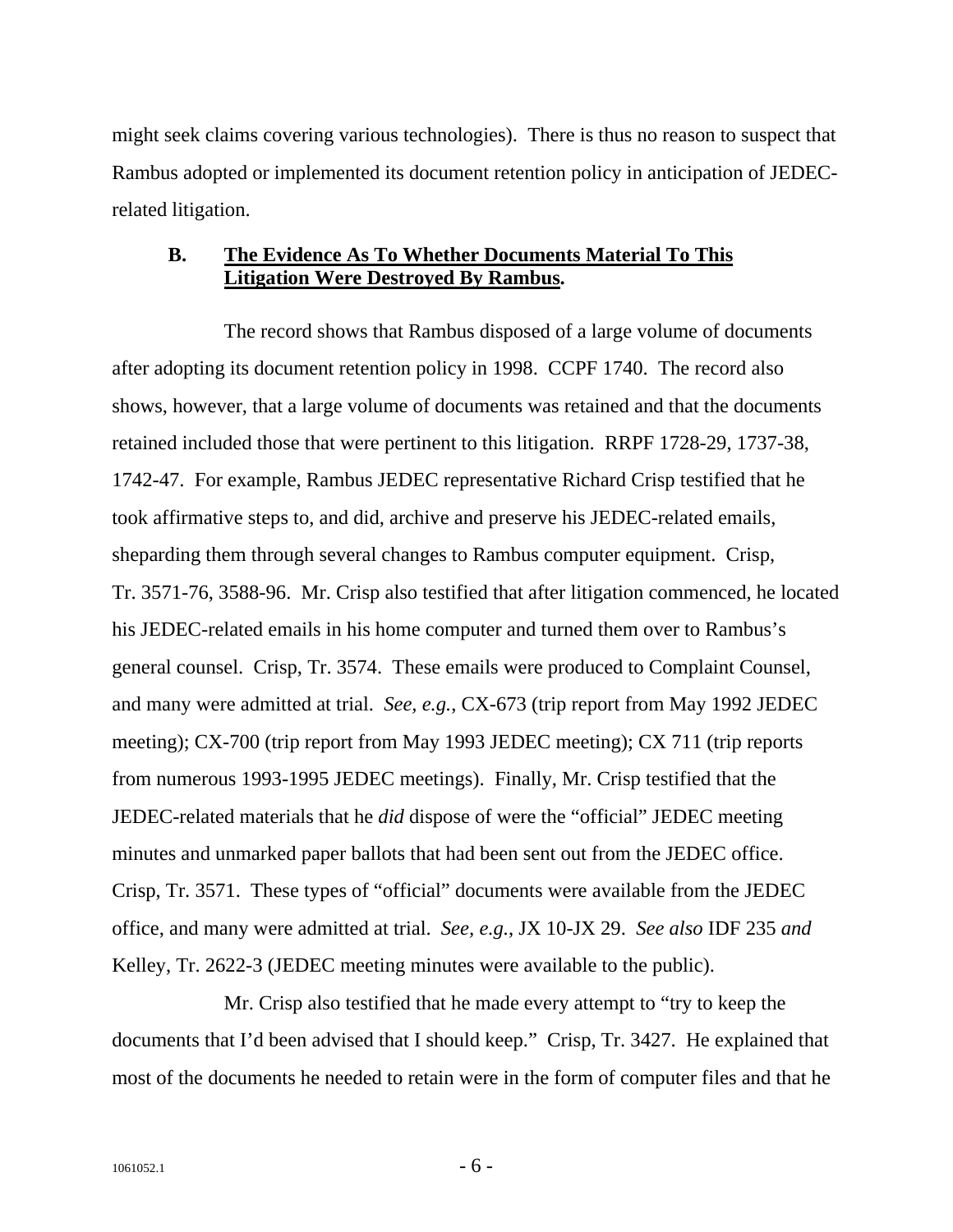"gave a great deal of thought to what I needed to keep that was on my computer." *Id*. at 3428. Mr. Crisp noted that the paper documents that he discarded included such items as "data books" and "brochures from marketing conferences" that he had attended. *Id*. Mr. Crisp understood that we did not need to retain these materials, *id*., and Complaint Counsel have not contended that they are or were relevant to this litigation.

Other witnesses similarly testified that pursuant to the Rambus policy, "documents were not removed if there was any reason to save them." Diepenbrock, Tr. 6236. *See also* CX 2114 at 174 (Karp Dep.); CX 2102 at 378 (Karp Dep.). Rambus's outside patent counsel, Lester Vincent, testified that he had not discarded any documents related either to the JEDEC patent policy or to his legal advice to Rambus about its disclosure of patents or patent applications to JEDEC. CX 3126 at 416 (Vincent Dep.). At least a dozen different sets of handwritten notes authored by Mr. Vincent were introduced at trial, along with other relevant documents prepared by Mr. Vincent. *See, e.g.*, CX 1941-1942 (handwritten notes from March 1992 discussions with Rambus); CX 1931 (time entries).

#### **III. CONCLUSION**

In light of the evidentiary record, it is understandable that Complaint Counsel conceded below that there exists in this case "an unusual degree of visibility into the precise nature of Rambus' conduct, as well as the underlying motivations for what Rambus did," Opening Statement, Tr. 15, and it is understandable that Complaint Counsel chose not to appeal Judge McGuire's conclusion that no material documents were destroyed by Rambus pursuant to its document retention policy. IDC 244.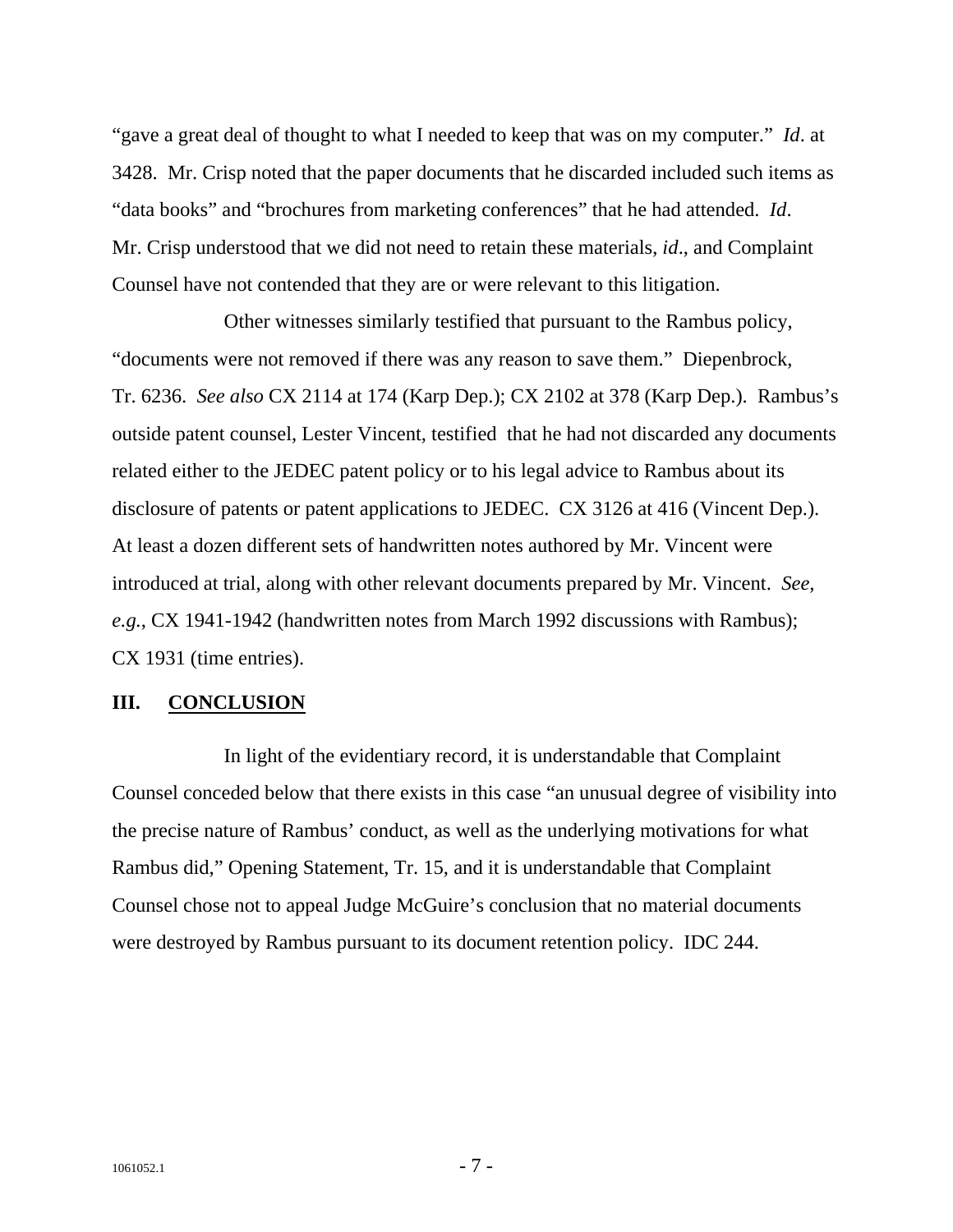Gregory P. Stone Steven M. Perry Peter A. Detre MUNGER, TOLLES & OLSON LLP 355 South Grand Avenue, 35th Floor Los Angeles, California 90071-1560 (213) 683-9100

\_\_\_\_\_\_\_\_\_\_\_\_\_\_\_\_\_\_\_\_\_\_\_\_\_\_\_\_\_\_\_

A. Douglas Melamed Kenneth A. Bamberger WILMER CUTLER PICKERING HALE AND DORR LLP 2445 M Street, N.W. Washington, D.C. 20037 (202) 663-6000

John M. Guaragna GRAY, CARY, WARE & FREIDENRICH LLP 1221 S. MoPac Expressway, Suite 400 Austin, Texas 78746 (512) 457-7125

Attorneys for Respondent Rambus Inc.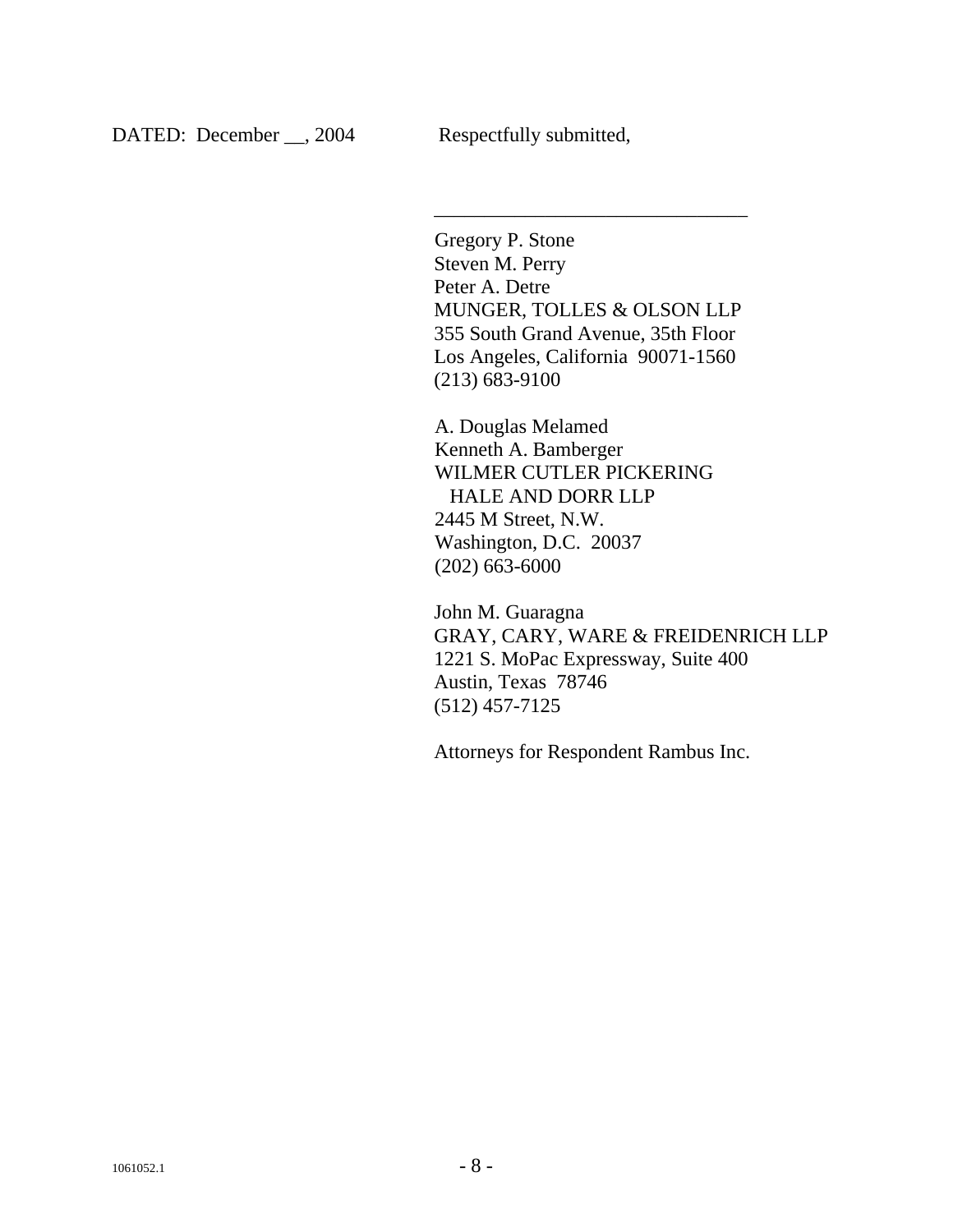#### UNITED STATES OF AMERICA BEFORE THE FEDERAL TRADE COMMISSION

In the Matter of

 $\overline{a}$ 

RAMBUS INCORPORATED, a corporation.

 $\overline{\phantom{a}}$ 

)

) Docket No. 9302

#### **CERTIFICATE OF SERVICE**

 I, Kenneth A. Bamberger, hereby certify that on December 22, 2004, I caused true and correct copies of the *Designation Of Record By Respondent Rambus Inc. Regarding Alleged Spoliation Of Evidence*, to be served on the following persons by hand delivery:

Hon. Stephen J. McGuire Geoffrey Oliver, Esq. Chief Administrative Law Judge Assistant Director Federal Trade Commission Bureau of Competition Room H-112 Federal Trade Commission 600 Pennsylvania Avenue, N.W. 601 New Jersey Avenue, N.W. Washington, D.C. 20580 Washington, D.C. 20001

Donald S. Clark, Secretary Malcolm L. Catt, Esq. Federal Trade Commission Attorney Room H-159 Federal Trade Commission 600 Pennsylvania Avenue, N.W. 601 New Jersey Avenue, N.W. Washington, D.C. 20580 Washington, D.C. 20001

Kenneth A. Bamberger